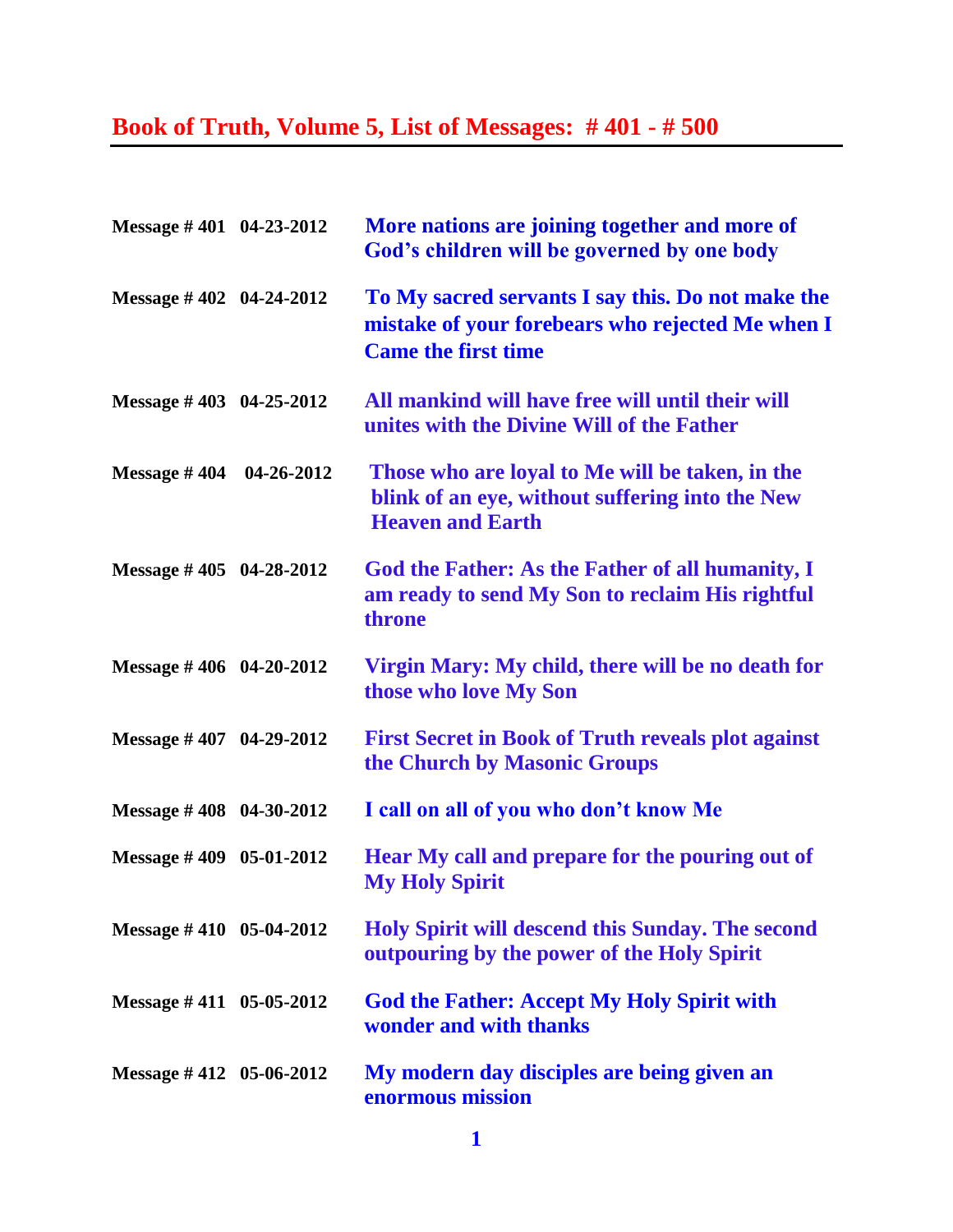| Message #413 05-06-2012     | Pain and persecution inflicted upon Me by those<br>sects, who work in secret to topple the Holy See, is<br>severe                        |
|-----------------------------|------------------------------------------------------------------------------------------------------------------------------------------|
| Message $\#$ 414 05-07-2012 | <b>Many Popes have been prisoners in the Holy See</b><br>surrounded by Masonic Groups                                                    |
| Message #415 05-08-2012     | Virgin Mary: God the Most High can change the<br>destiny of the world                                                                    |
| Message #416 05-08-2012     | <b>My Remnant Church inspired by the Prophet</b><br><b>Enoch will create hatred everywhere My Holy</b><br><b>Word is heard</b>           |
| Message #417 05-09-2012     | Already the work of the masonic groups in your<br>world is weakening                                                                     |
| Message $\#$ 418 05-10-2012 | <b>Virgin Mary: I weep tears of sadness for priests</b><br>within the Catholic Church who suffer terribly at<br>this time                |
| Message #419 05-11-2012     | Preparations are very much underway for My<br><b>Second Coming</b>                                                                       |
| Message $\#$ 420 05-12-2012 | Virgin Mary: Go and open your eyes, children,<br>and listen, question and contemplate all that is<br>presented to you in the name of God |
| Message #421 05-13-2012     | My New Kingdom: You will be lavished with great<br>abundance and will want for nothing                                                   |
| Message #422 05-14-2012     | <b>Prayer Requests: Go now and call this request My</b><br><b>Call to Jesus</b>                                                          |
| Message $\#$ 423 05-16-2012 | <b>Second Seal: World War 3</b>                                                                                                          |
| Message $\#$ 424 05-16-2012 | Virgin Mary: My Visionaries in the world will be<br>instructed to pray in order to avert the dangers<br>associated with a world war      |
| Message $\#$ 425 05-16-2012 | Set up prayer groups devoted to Jesus to Mankind                                                                                         |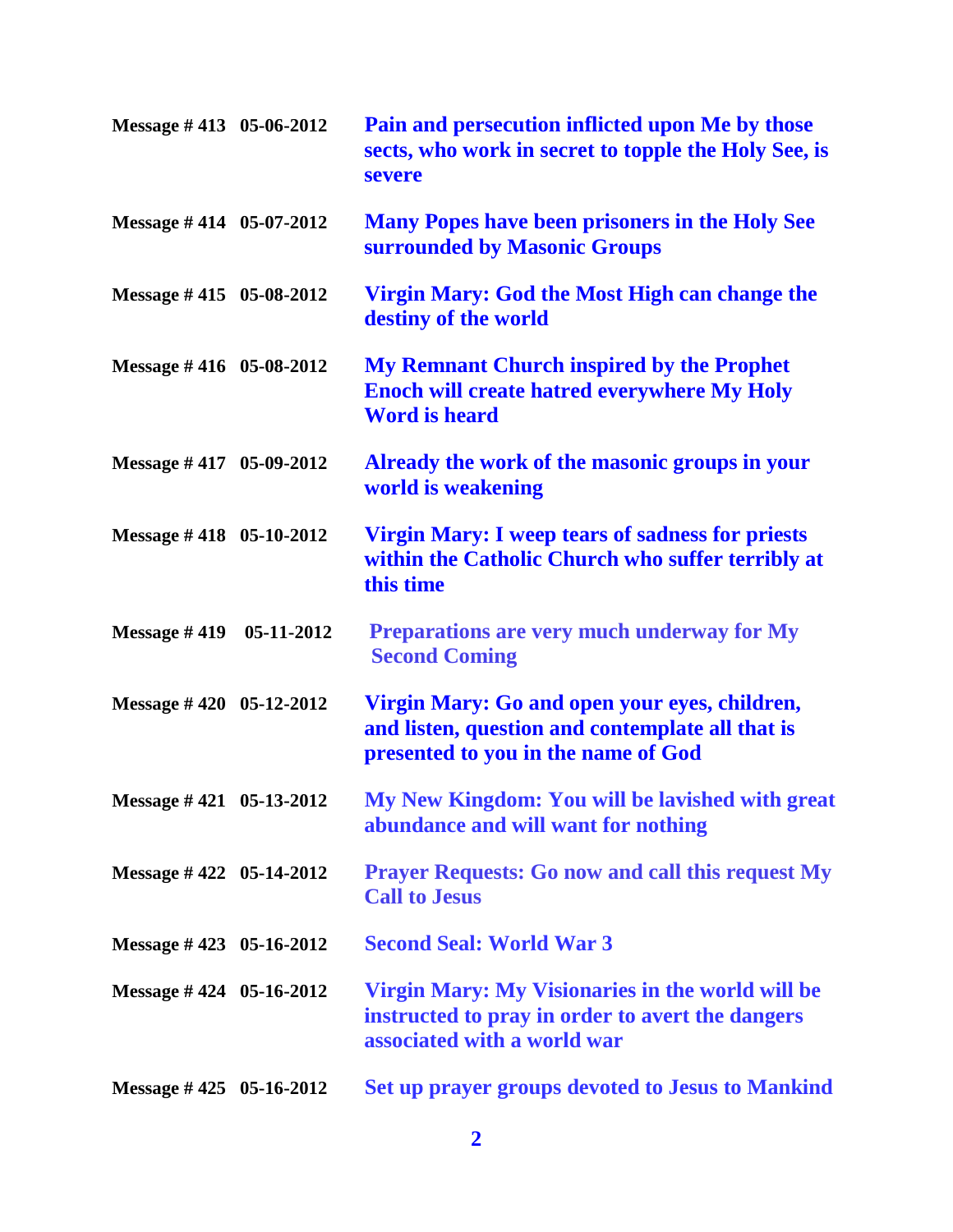| Message #426 05-17-2012     | Virgin Mary: This Seal was foretold in the Book of<br><b>John</b>                                                  |
|-----------------------------|--------------------------------------------------------------------------------------------------------------------|
| Message $\#$ 427 05-18-2012 | The One Remnant Church which will stand,<br>undefeated, until the rise of the New Jerusalem                        |
| Message $\#$ 428 05-18-2012 | God the Father: Fear not My Hand but the hand<br>of those who are your enemies                                     |
| Message $\#$ 429 05-20-2012 | <b>Virgin Mary: The Evil One attacks those who love</b><br><b>God the most</b>                                     |
| Message $\#$ 430 05-20-2012 | <b>Pray that you can recognize the true Prophets</b><br>from those who do not speak in My Holy Name                |
| Message $\#$ 431 05-21-2012 | The time is drawing closer for The Warning to<br>take place                                                        |
| Message #432 05-22-2012     | My Book of Truth, like a flame, will spread<br>quickly over the whole world                                        |
| Message #433 05-23-2012     | God the Father: The suffering in the world has<br>been united to the suffering of My Son, Jesus, at<br>this time   |
| Message $\#$ 434 05-24-2012 | <b>During The Warning, those who redeemed</b><br>themselves in My Eyes will not suffer pain of<br><b>Purgatory</b> |
| Message #435 05-26-2012     | They intend to oust Pope Benedict XVI from the<br><b>Seat of Peter using devious means</b>                         |
| Message $\#$ 436 05-27-2012 | <b>Satan will convince you that My messages come</b><br>from him                                                   |
| Message #437 05-28-2012     | Know that the 1,000 years referred to in the Book<br>of Revelation means just that                                 |
| Message #438 05-29-2012     | <b>Prayers can avert the atrocities being planned</b><br>urging the use of nuclear bombs                           |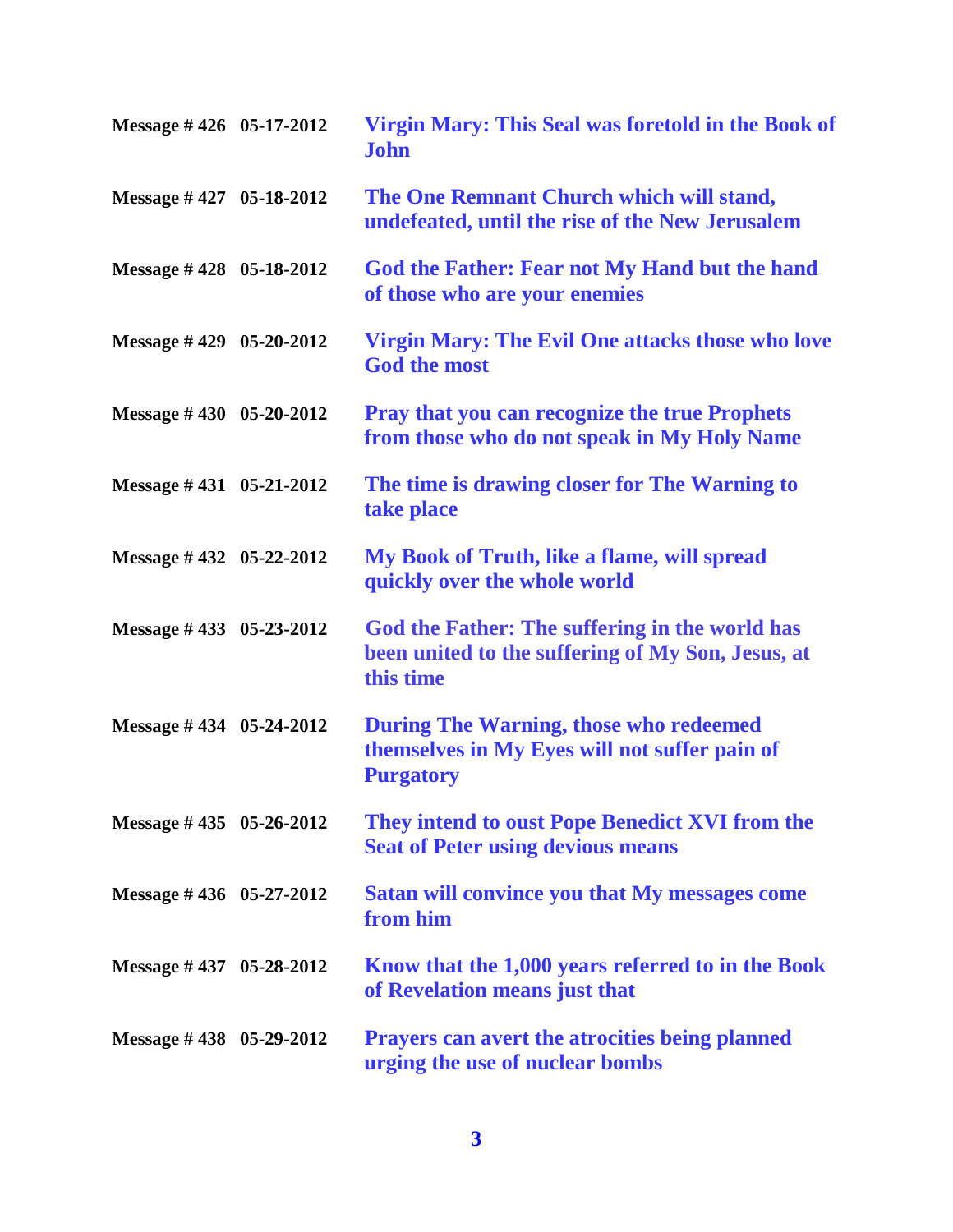| Message #439 05-30-2012     | My Agony in the Garden is being relived once<br>again and I am doubled with the pain of suffering                                |
|-----------------------------|----------------------------------------------------------------------------------------------------------------------------------|
| Message #440 05-31-2012     | <b>Virgin Mary: June Crusade of Conversion Month</b>                                                                             |
| Message #441 06-01-2012     | 666 will be embedded, its number hidden, into a<br>chip, which you will be forced to accept just as you<br>would any vaccination |
| Message $\#$ 442 06-02-2012 | <b>Virgin Mary I revealed these atrocities to the little</b><br>children Melanie and Maximin at La Salette                       |
| Message #443 06-02-2012     | <b>Jesus: Never falter. Never doubt My Hand of</b><br><b>Protection</b>                                                          |
| Message #444 06-03-2012     | Spend the month of June in quiet contemplation as<br>instructed by My Beloved Mother                                             |
| Message #445 06-04-2012     | Just as I was rejected the first time, I will be<br>rejected the second time                                                     |
| Message #446 06-05-2012     | Satan intends to poison the minds of some of My<br>chosen souls towards this Mission                                             |
| Message #447 06-06-2012     | Virgin Mary: Children when you suffer in this life<br>you become closer to my Son                                                |
| Message #448 06-07-2012     | 600,000 fallen angels were released last year from<br>the pits of Hell. A further 5 million have now been<br>released            |
| Message $\#$ 449 06-12-2012 | Free will cannot be taken away from you. I cannot<br>demand that you follow Me                                                   |
| Message $\#$ 450 06-09-2012 | <b>God the Father: I will fight the Battle of</b><br><b>Armageddon with the Hierarchy in the Heavens</b>                         |
| Message $\#$ 451 06-10-2012 | The False Prophet will not only take over the<br><b>Catholic Church, he will dictate over all Christian</b><br><b>Churches</b>   |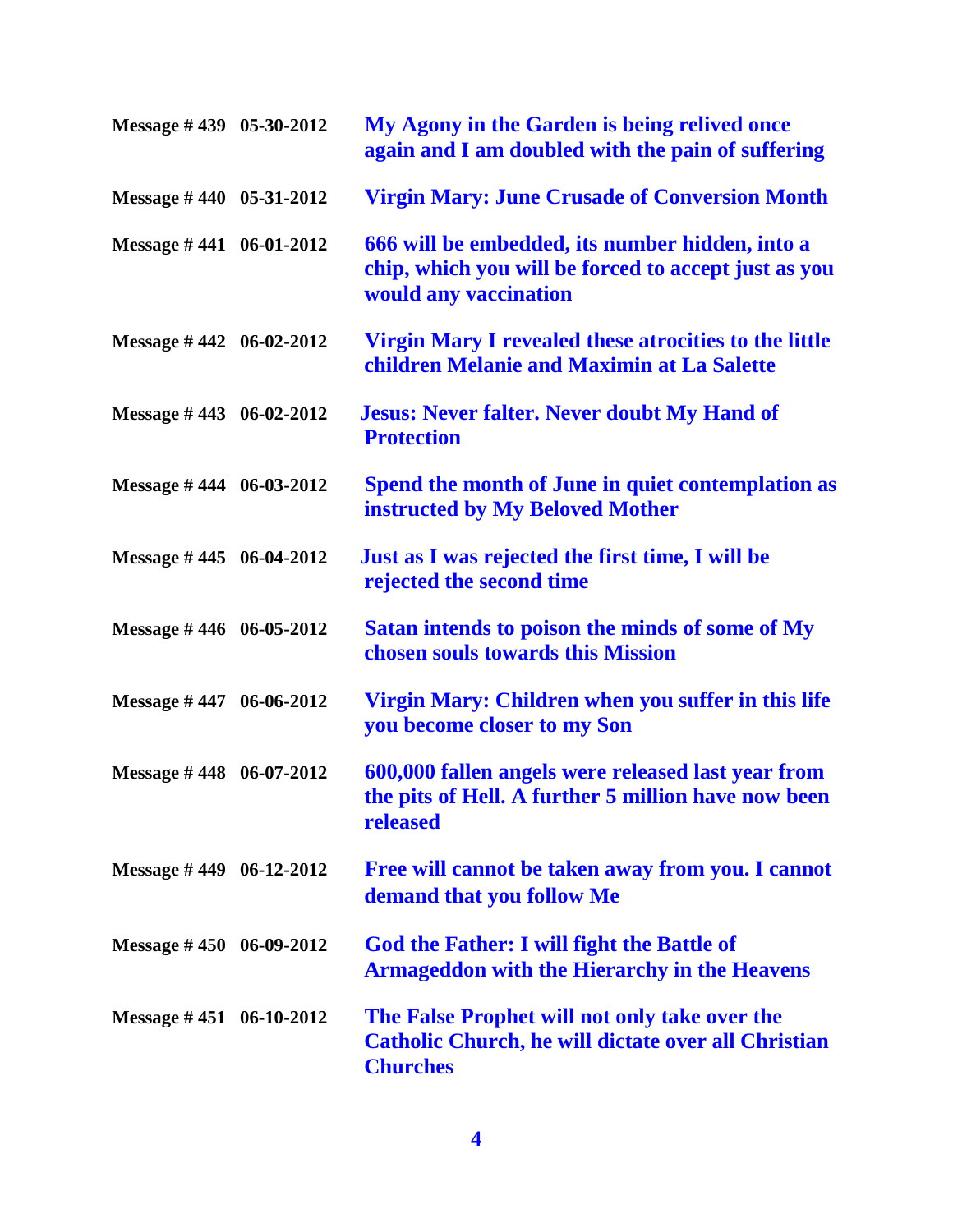| Message #452 06-11-2012     | <b>Mother of Salvation: Pray for Christian Churches</b><br>so they will be given the graces to defend their<br><b>Faith</b> |
|-----------------------------|-----------------------------------------------------------------------------------------------------------------------------|
| Message #453 06-11-2012     | <b>Remember this is a war which will be won by My</b><br><b>Remnant Church on earth</b>                                     |
| Message #454 06-12-2012     | The test of an authentic prophet lies in the prayers<br>given to them for humanity                                          |
| Message #455 06-13-2012     | A Pledge of allegiance to the Divine Will of God<br>the Father                                                              |
| Message $\#$ 456 06-14-2012 | The Warning, while not to be feared, will cause<br>pain in those not in a state of grace                                    |
| Message #457 06-16-2012     | The Skies will be peeled back as if a roof has<br>opened                                                                    |
| Message #458 06-17-2012     | Their wicked plans also include a new global<br>vaccination which will create disease all over the<br>world                 |
| Message #459 06-18-2012     | No Prophet has been given Messages by My<br><b>Beloved Mother and the Holy Trinity in such</b><br>abundance                 |
| Message #460 06-20-2012     | Virgin Mary: I can, with my Son, give you the<br>graces and the circle of protection which no fallen<br>angel can penetrate |
| Message #461 06-21-2012     | Come to Me all of you who feel unworthy. I am<br>waiting for you                                                            |
| Message $\#$ 462 06-21-2012 | Man did not evolve from animals but that is what<br>those, who do not believe in God, would have you<br><b>believe</b>      |
| Message #463 06-23-2012     | Virgin Mary: The world has been turned upside<br>down by paganism                                                           |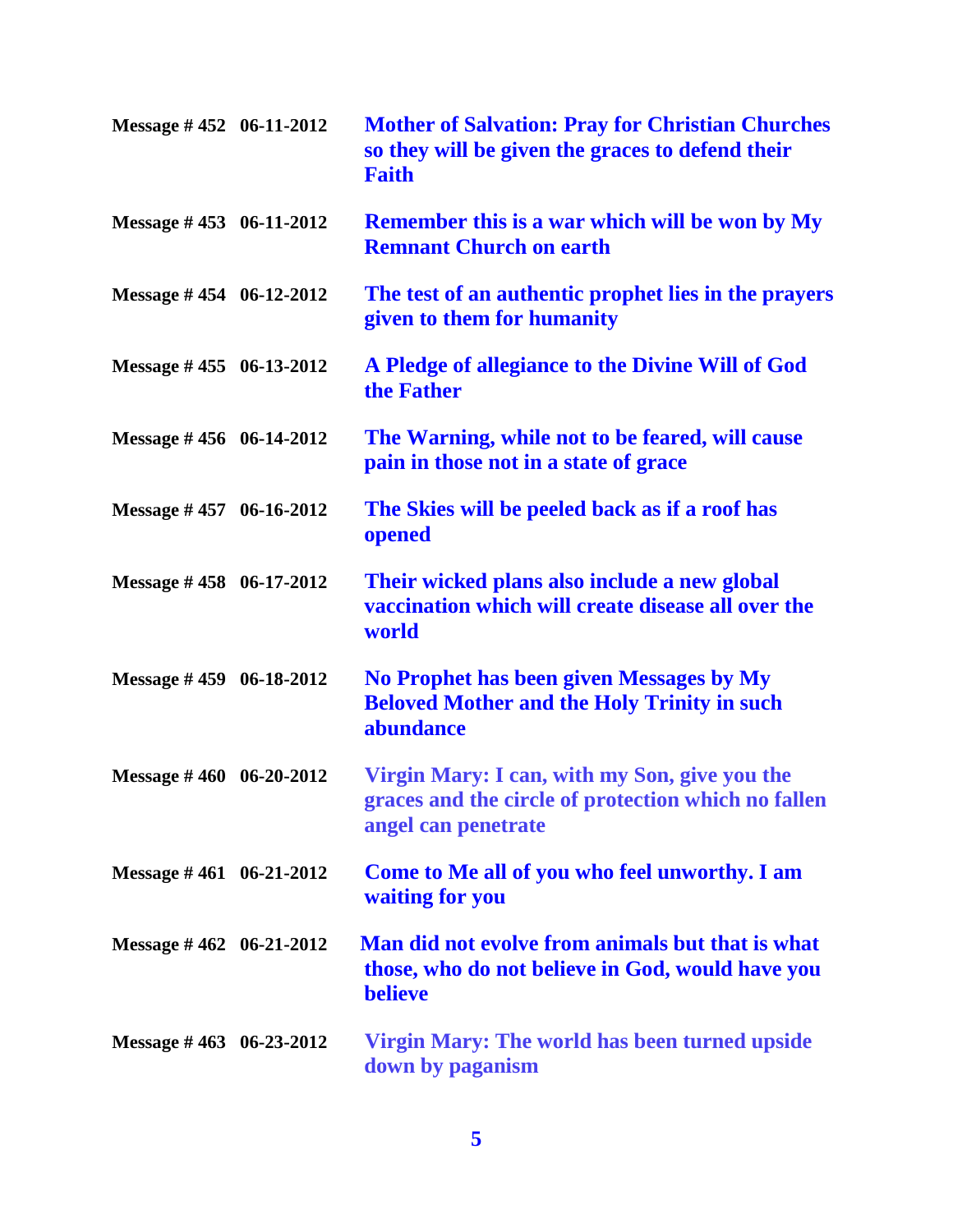| Message #464 06-24-2012     | When you spread hatred about Prophets sent from<br>Heaven, you are guilty of a sin which has<br>enormous consequences                 |
|-----------------------------|---------------------------------------------------------------------------------------------------------------------------------------|
| Message #465 06-25-2012     | I know My own and they know Me                                                                                                        |
| Message #466 06-26-2012     | New Paradise: You will be made of a pure body,<br>incorruptible, free from disease, physical death<br>and ageing                      |
| Message $\#$ 467 06-27-2012 | God the Father: I reveal My future plans for the<br><b>New Heavens and the New Earth</b>                                              |
| Message #468 06-28-2012     | My Church must trust Me. They must remove<br>their shackles of fear and doubt and allow Me<br>make myself known                       |
| Message $\#$ 469 06-29-2012 | <b>Virgin Mary: So many false religions and false</b><br>doctrines created out of the imagination of<br>humanity now infest the earth |
| Message #470 07-01-2012     | The Sacraments of the Holy Confession, Baptism,<br><b>Marriage and the Holy Eucharist must be</b><br>preserved                        |
| Message #471 07-02-2012     | My Word is My Word. No man can defend My<br><b>Word for it is cast in Stone</b>                                                       |
| Message #472 07-03-2012     | The worst suffering of all is the spiritual emptiness<br>where you cannot feel one ounce of love for Me,<br><b>your Jesus</b>         |
| Message $\#$ 473 07-04-2012 | Virgin Mary: Whatever happens in the world<br>children you must know that God the Most High is<br>in command                          |
| Message $\#$ 474 07-05-2012 | <b>God the Father: No man can explain how I created</b><br>the universe or humanity no matter how they try,<br>for it is impossible   |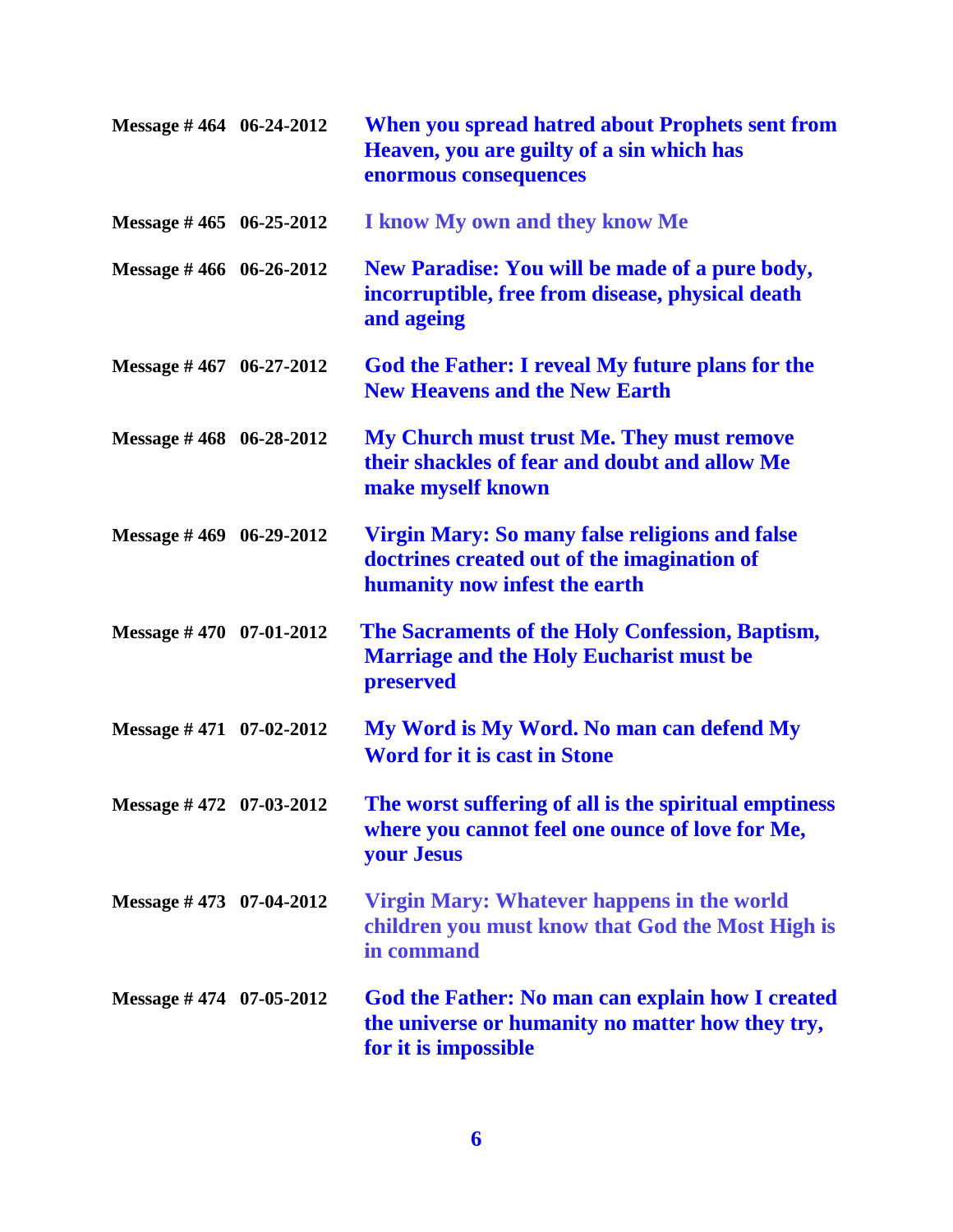| Message $\#$ 475 07-06-2012 | One third of the earth will be destroyed as the<br>Angels pour fire from the four corners of the<br><b>Heavens</b>                    |
|-----------------------------|---------------------------------------------------------------------------------------------------------------------------------------|
| Message #476 07-07-2012     | They may not listen, but they must be given the<br><b>Word of God</b>                                                                 |
| Message #477 07-08-2012     | Be warned. The New World Religion will seem, on<br>the outside, a good and holy organization full of<br>love and compassion           |
| Message #478 07-09-2012     | Every person alive in the world will see their souls<br>and know, for the first time in many cases, that<br>they have one             |
| Message #479 07-11-2012     | They will deny Me by saying that My Holy Word<br>contradicts the Word of God                                                          |
| Message $\#$ 480 07-12-2012 | The Warning for many will be a frightening event,<br>when it will seem like the world has come to an end                              |
| Message $\#$ 481 07-13-2012 | After the world war will come the famine and then<br>the plagues. Yet, prayer can mitigate the<br>chastisement                        |
| Message #482 07-13-2012     | So now you should understand why you are<br>different to visionaries. It is because you are a<br><b>Prophet, the end time Prophet</b> |
| Message #483 07-14-2012     | It is not enough to believe in the Father, for those<br>who reject His Son, reject salvation                                          |
| Message #484 07-15-2012     | <b>Virgin Mary: My Son's Church on earth will not</b><br>listen this time, yet they know how my Son was<br>treated the first time     |
| Message #485 $07-15-2012$   | God the Father: I will wipe out their false<br>churches, their wicked cults, their false idols, their<br>cities, and their nations    |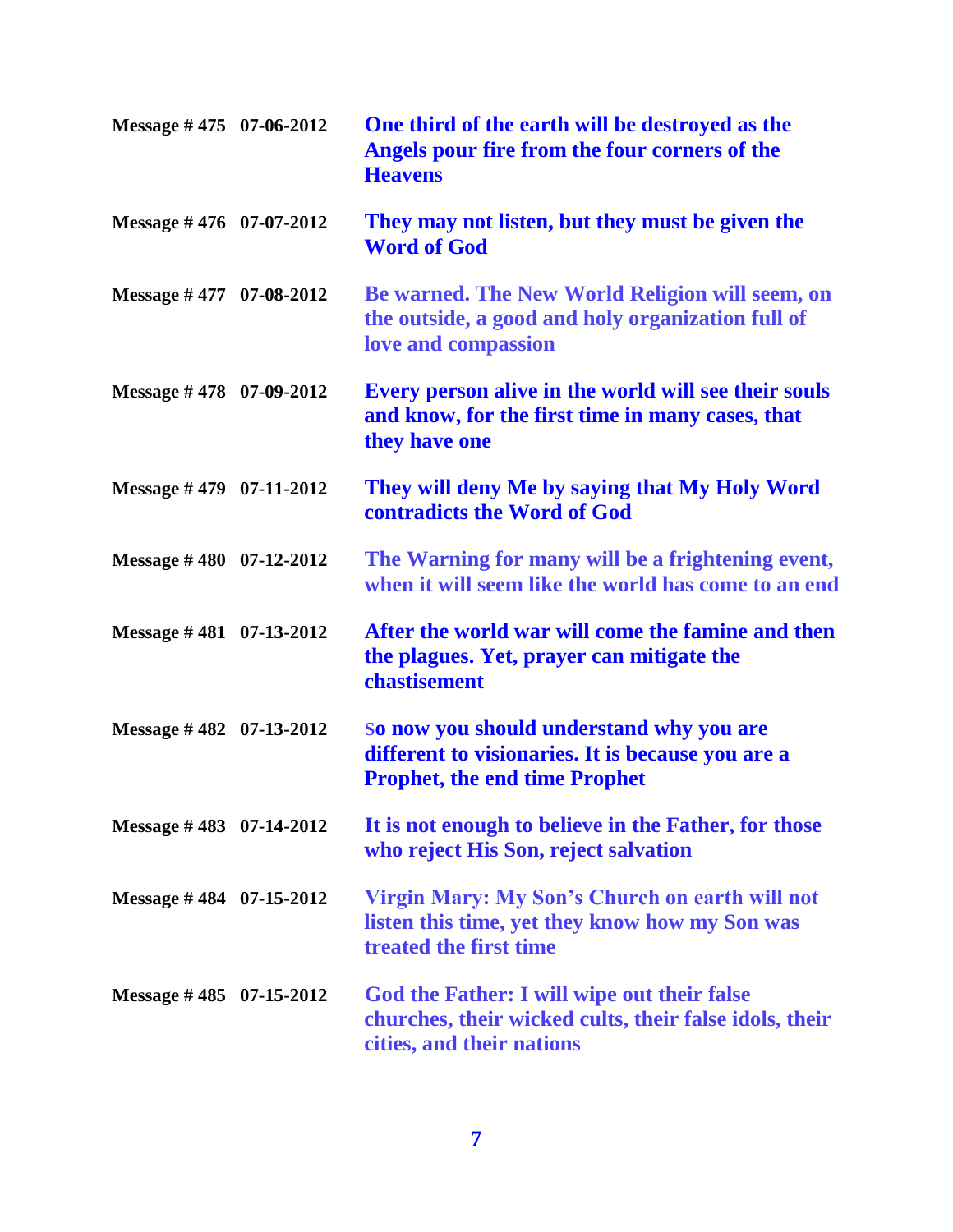| Message #486 07-16-2012     | The time is near for the persecution of My Beloved<br><b>Vicar, Pope Benedict XVI, to reach its pinnacle</b>                               |
|-----------------------------|--------------------------------------------------------------------------------------------------------------------------------------------|
| Message $\#$ 487 07-17-2012 | Young souls are dear to Me and I weep with the<br>way in which many of them were never taught the<br><b>Truth</b>                          |
| Message #488 07-17-2012     | Once The Warning takes place, there will be much<br>confusion                                                                              |
| Message #489 07-18-2012     | Virgin Mary: It is frowned upon by today's so<br>called tolerant society to say that you believe in<br><b>Jesus Christ</b>                 |
| Message $\#$ 490 07-19-2012 | My arms were pulled out of their sockets during<br>My Crucifixion and, as such, the image on the<br><b>Turin Shroud shows this</b>         |
| Message $\#$ 491 07-20-2012 | The world will soon be presented with the most<br>deceitful lie which is impossible for mankind to<br>grasp at this stage                  |
| Message $\#$ 492 07-21-2012 | The Love of God will shine down on all those who<br>ask My Father to stop the Antichrist from<br>inflicting terrible suffering on humanity |
| Message #493 07-22-2012     | You will win this battle for souls and it will not<br>take long before the New World, without end, will<br>emerge                          |
| Message #494 07-23-2012     | Virgin Mary: As the Mother of Salvation, my last<br>title from Heaven, let me help you                                                     |
| Message $\#$ 495 07-24-2012 | The prophecies given to John, and not revealed up<br>to now, are being presented at this time to wake up<br>the world                      |
| Message $\#$ 496 07-25-2012 | Love is a sign from God. No matter what religion<br>or creed you follow love can only come from God                                        |